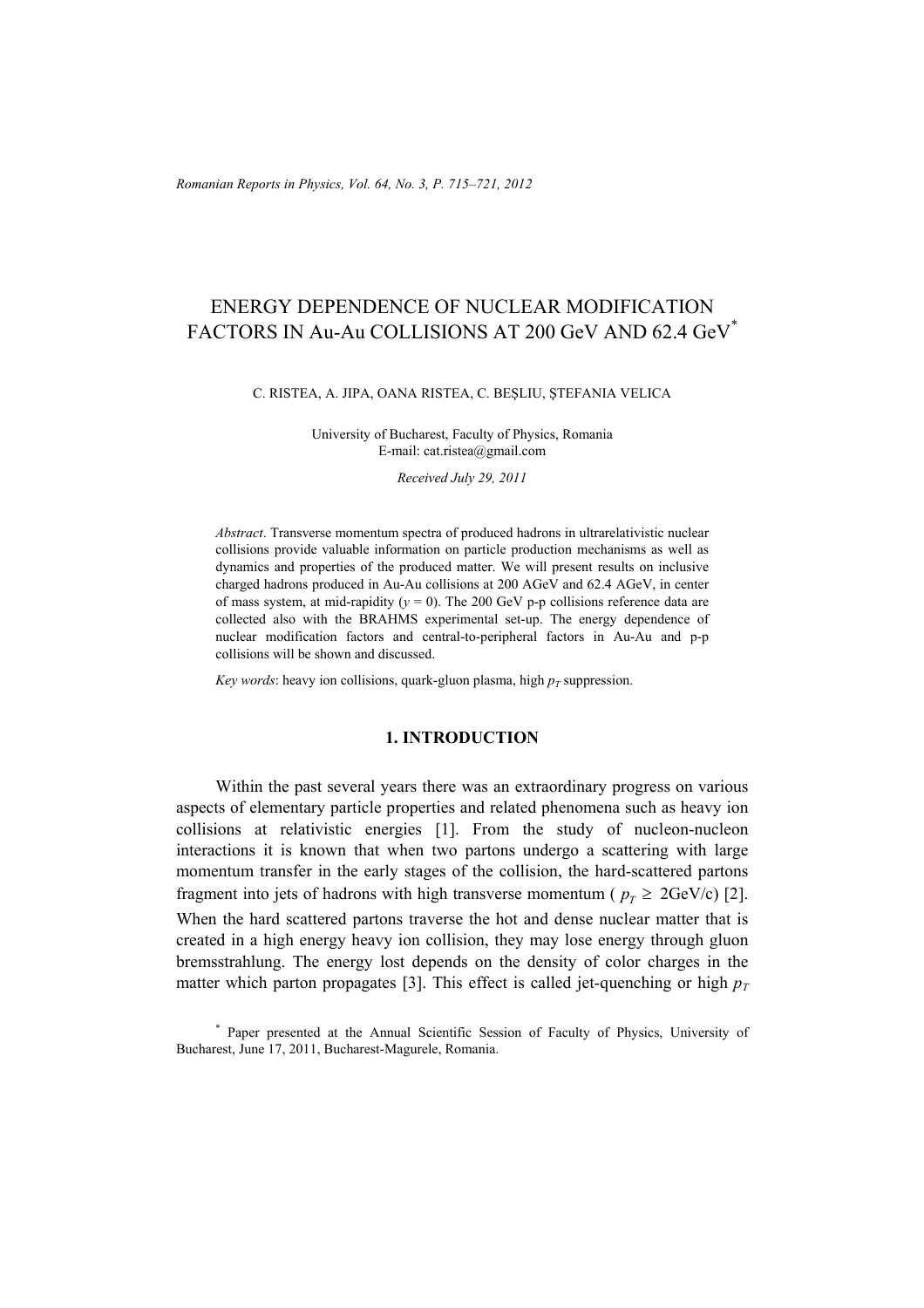suppression, and the most directly measurable consequence is the suppression of high transverse momentum hadrons in the final state.

In order to determine the high  $p_T$  hadron suppression in nucleus-nucleus collisions, the hadron  $p<sub>T</sub>$  spectra have to be compared to the reference data from nucleon-nucleon (p-p) collisions at the same collision energy. The nuclear modification factor is defined as:

$$
R_{AB} = \frac{\frac{dN_{AB}^2}{dp_T dy}}{\langle N_{coll}^{AB} \rangle \frac{dN_{pp}^2}{dp_T dy}},
$$
(1)

where  $\langle N_{coll}^{AB} \rangle$  is the average number of binary collisions for a given centrality in an A-B collision. The study of this factor can reveal the underlying physics in heavy ion collisions. At low  $p_T$  ( $p_T < 2$  GeV/c), where soft production dominates the measured yields, the nuclear modification factor tells about the bulk properties and is expected to scale with the number of participants,  $\langle N_{part} \rangle$  and not to  $\langle N_{coll} \rangle$ . At high  $p_T$  and in the absence of nuclear medium efects, hard processes are expected to scale with the number of binary collisions,  $\langle N_{coll} \rangle$ , and consequently,  $R_{AB} = 1$  (nuclear collisions are just a superposition of p-p collisions). Any deviation from unity indicate strong nuclear medium effects, such as the high  $p_T$  suppression.

If p-p collision distributions are not available or in order to remove the systematic errors introduced by the comparison of the measurements of nucleusnucleus and p-p collisions, a diferent ratio can be constructed, called the "centralto-peripheral" ratio, *Rcp*. This ratio uses the peripheral collisions to construct the reference spectrum. The spectrum in the numerator and the denominator are both scaled with their corresponding number of incoherent binary collisions. The  $R_{cp}$  is thus defined as:

$$
R_{CP} = \frac{\left\langle N_{coll}^{peri} \right\rangle}{\left\langle N_{coll}^{cent} \right\rangle} \frac{\frac{d^2 N_{cent}}{dp_T dy}}{\frac{d^2 N_{peri}}{dp_T dy}},
$$
\n(2)

where  $\langle N_{coll}^{cent} \rangle$  and  $\langle N_{coll}^{peri} \rangle$  are the average number of binary collisions in central and peripheral Au-Au collisions, respectively. Nuclear medium effects are expected to be much stronger in central relative to peripheral collisions, which makes  $R_{cp}$  another measure of these effects.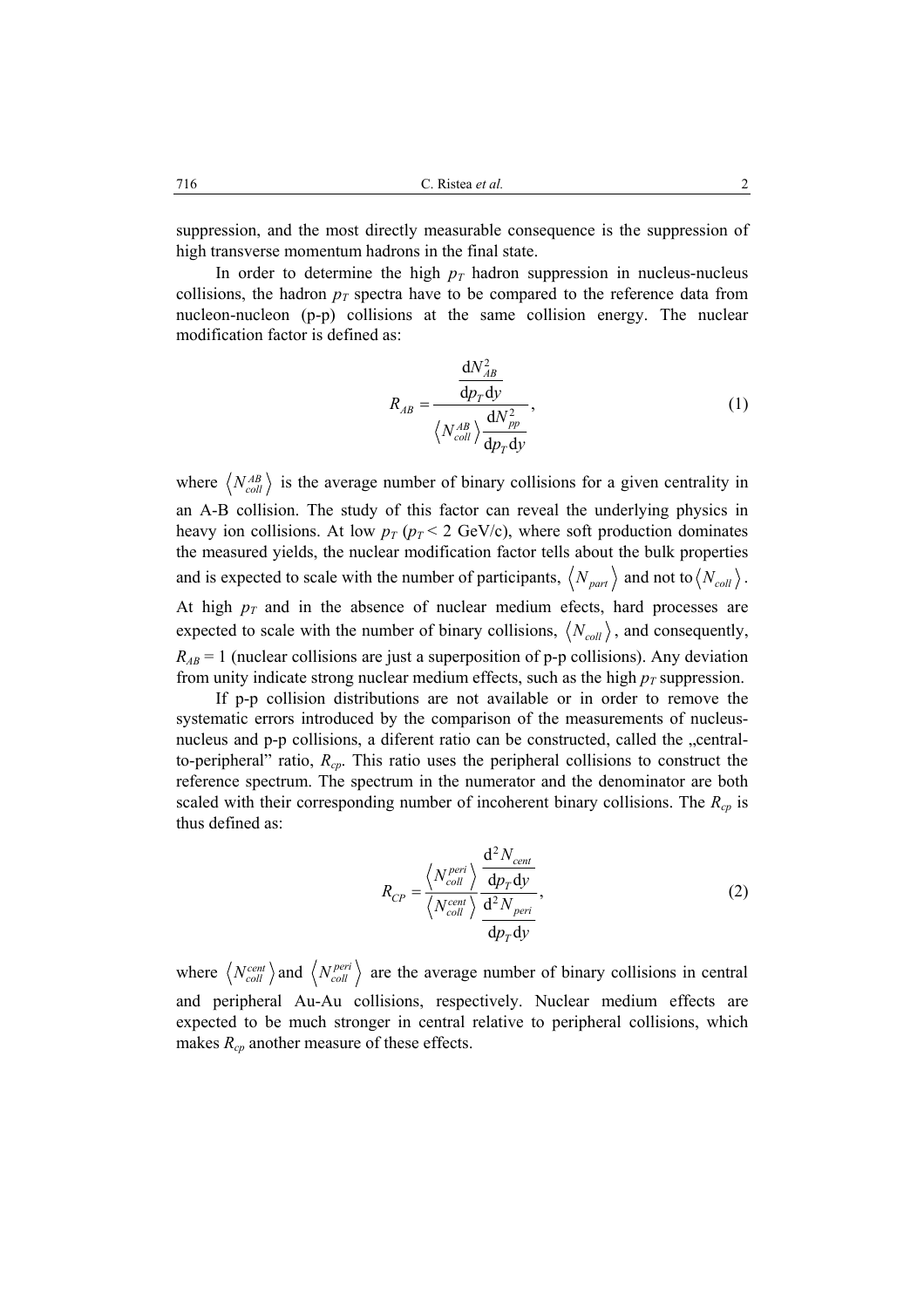## **2. EXPERIMENTAL SET-UP**

The data presented here were collected with BRAHMS detector system [4] from RHIC (Relativistic Heavy Ion Collider) [5]. BRAHMS (Broad RAnge Hadron Magnetic Spectrometers) consists of a set of global detectors for event characterization and two magnetic spectrometers, the mid-rapidity spectrometer (MRS) and the forward spectrometer (FS), which identify charged hadrons over a broad range in rapidity and transverse momentum. Collision centrality is determined from the charged particle multiplicity measured by a set of global detectors. Since BRAHMS is a small solid angle device, the charged particle spectra is obtained by mapping out the particle phase space by collecting data with many different spectrometer settings and various magnetic fields (mostly high magnetic field chosen in order to increase statistics at high  $p_T$ ).

When combining different settings, the deviation of the single settings spectra to the final spectra are within 20% in the low  $p_T$  regions. In the high  $p_T$ region, the different settings are consistent within the statistical errors.

For the Au-Au data which are presented here, the midrapidity spectrometer was positioned at 90 degrees relative to the beam axis, and measured charged hadrons are for pseudorapidity,  $\eta$ , in the range  $[-0.1, 0.1]$  ( $\eta = -\ln(\tan(\theta / 2))$ , where  $\theta$  is the angle of emission relative to the beam direction).

The global detectors were used for the minimum bias trigger and event characterization. This trigger selects approximately 95% of the Au-Au interaction cross section. Spectrometer triggers are also used to enhance the track sample. The IP position is determined with a precision  $\sigma$  < 0.85 cm by the use of beam counters (BB) placed at  $z = \pm 2.2$  m from the nominal interaction point.

## **3. RESULTS AND DISCUSSION**

The transverse momentum spectra for unidentified charged hadrons  $(h^+ + h^-)/2$  measured by BRAHMS experiment in Au-Au collisions at  $\sqrt{s_{NN}}$  = 200 GeV and 62.4 GeV at mid-rapidity ( $y = 0$ ) are shown in Fig.1.

The displayed spectra correspond to centralities of 0–10% (most central), 10–20%, 20–40% and 40–60% (peripheral) of the total interaction cross-section. The spectra have been corrected for acceptance of the spectrometers and for centrality dependent tracking efficiencies. All the charged hadron spectra exhibit a power law shape.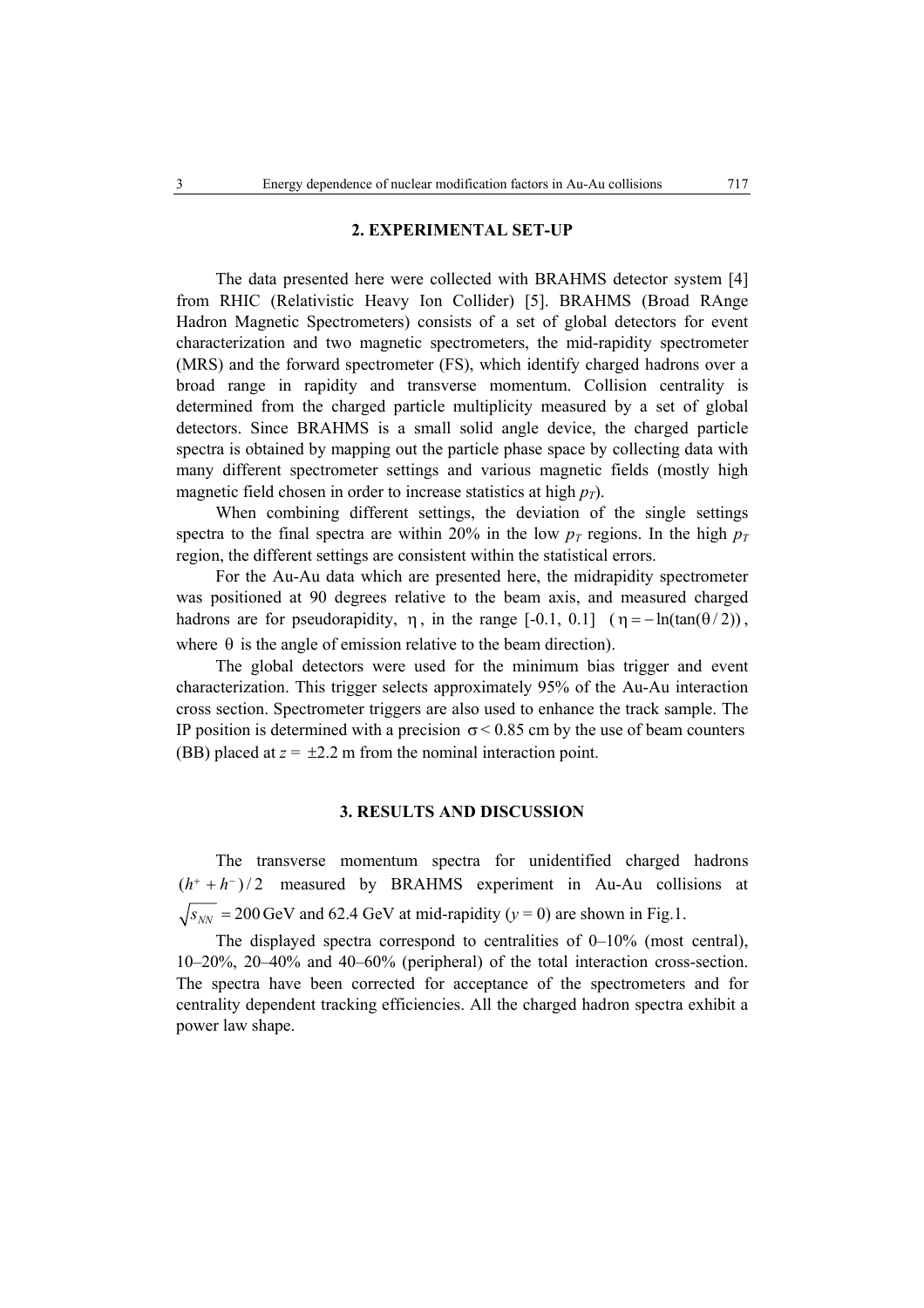

Fig. 1 – Top row: Population of experimental data in  $\eta - p_T$  phase space for each setting. The dotted lines show the cuts in η that have been applied. Bottom row: Transverse momentum spectra for inclusive charged hadrons produced Au-Au collisions at 200 A GeV (left) and 62.4 A GeV (right) – both in center of mass system – at mid-rapidity ( $y = 0$ ), for 0–10%, 10–20%, 20–40% and 40–60% collision centrality. For clarity, some spectra have been divided by the indicated factors.

*Table 1*

The number of binary collisions for different centrality classes in Au-Au collisions at  $\sqrt{s_{NN}}$  = 200 GeV and 62.4 GeV

| Centrality $(\% )$ | $N_{coll}^{200}$<br>AuAu $@200$ GeV | $N_{coll}^{62.4}$<br>AuAu $@62.4$ GeV |
|--------------------|-------------------------------------|---------------------------------------|
| $0 - 10$           | $886 \pm 39$                        | $752\pm40$                            |
| $10 - 20$          | $534\pm46$                          | $459 \pm 55$                          |
| $20-40$            | $244\pm23$                          | $217 \pm 25$                          |
| 40-60              | 71±7                                | $70+9$                                |

The number of binary collisions, *N<sub>coll*</sub>, is not experimentally measurable quantity and it is necessary to rely on model calculations to determine the values. For BRAHMS data, the estimations are done using the HIJING events as input to a BRAG (BRAHMS GEANT) simulation with the same centrality cuts as in the analysis of real data, and with the same acceptance cuts as the global detectors. Details about the calculation of  $N_{coll}$  can be found in [6].  $N_{coll}$  for diferent collision centralities used in this analysis are presented in the Table 1.

The nuclear modification factor,  $R_{AA}$ , as function of  $p_T$  for Au+Au collisions at  $η = 0$  for four centrality classes (0-10%, 10-20%, 20-40% and 40-60%) is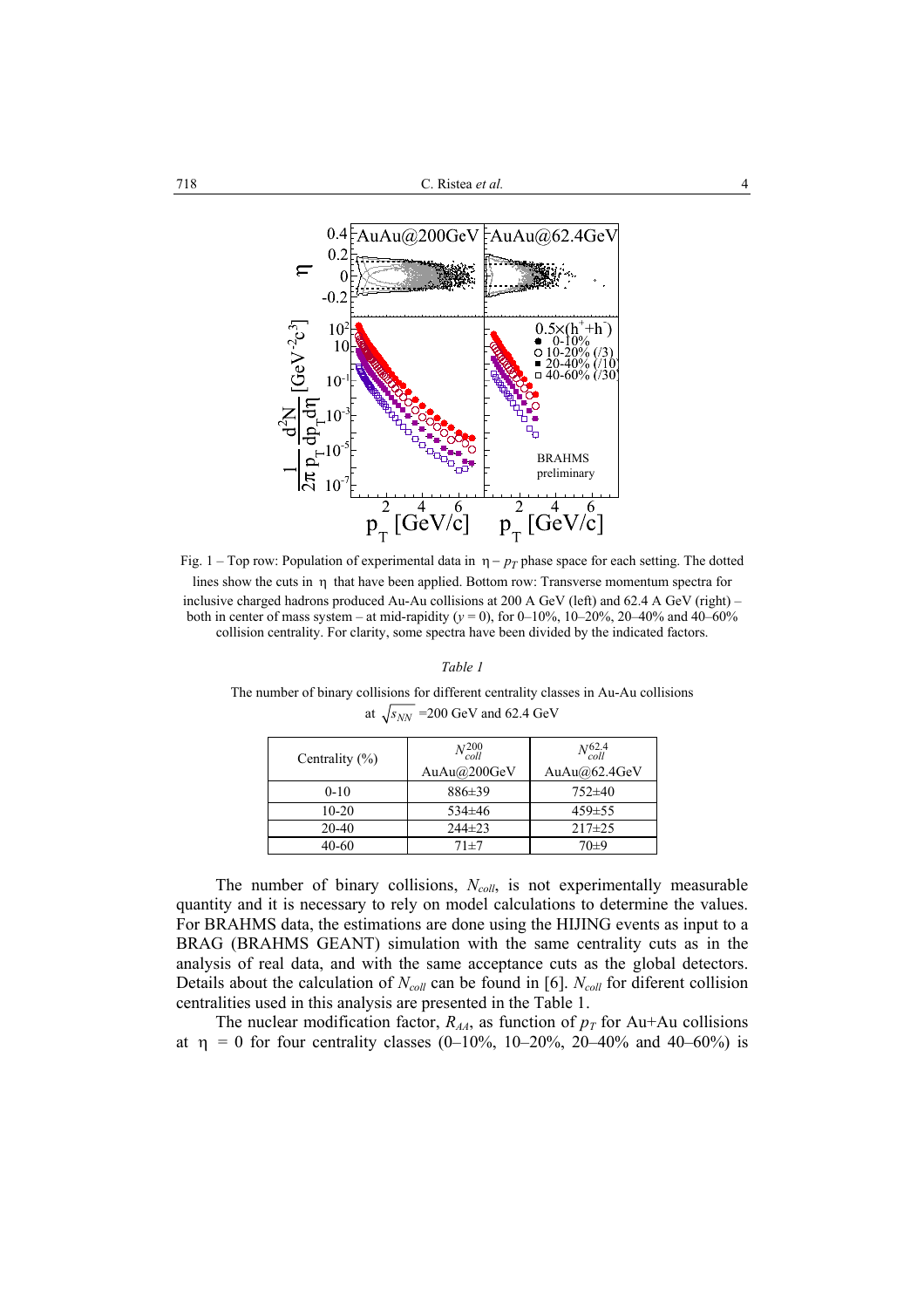shown in Fig. 2. Because there are no diferences between  $R_{AA}$  for positive hadrons and for negative hadrons, we present the  $R_{AA}$  for  $(h^+ + h^-)/2$ . Error bars are statistical. The estimated systematic errors on the data points are indicated by the shaded boxes around the points.



Fig.  $2 - R_{44}$  for the charged hadrons produced in Au-Au collisions at 200 A GeV (open symbols) and 62.4 A GeV (full symbols), both in center of mass system, at pseudorapidity  $\eta = 0$  for the four centrality classes indicated. The estimated systematic errors on the data points are indicated by the shaded boxes around the points.

For all centrality classes, at low  $p_T$ , the  $R_{AA}$  distributions in Au+Au collisions at 200 GeV increase monotically up to  $p_T = 2$  GeV/c. As  $p_T$  continues to increase above 2 GeV/c, the  $R_{AA}$  values decrease showing the suppression of the charged hadron yields relative to the p-p reference. At high  $p_T(p_T > 4 \text{ GeV/c})$ , for the most central 0–10% Au+Au collisions at 200 GeV, the charged hadron yields are suppressed by a factor of  $\sim$ 5 as compared with binary scaled p-p yields.

For semi-peripheral collisions (40–60% centrality), at high  $p_T(p_T > 4 \text{ GeV/c})$ ,  $R_{AA}(p_T)$  values are around ~0.6–0.7, higher that the 0–10%  $R_{AA}$  values, showing less high  $p_T$  suppression. This could indicate that peripheral Au-Au collisions behave very much like a superposition of many p+p collisions, which implies less nuclear efects. As one goes to more central collisions, the strong suppression of  $R_{AA}(p_T)$ below unity, evidences strong nuclear efects.

The centrality dependence of the nuclear modification factor could be explained as a consequence of medium induced energy loss of partons traversing the hot, dense medium. For the smaller system sizes (peripheral Au-Au data), the path length traversed is smaller (on average) than for the larger system (central Au-Au).

The  $R_{AA}$  measurements for Au-Au collisions at  $\sqrt{s_{NN}}$  = 62.4 GeV are consistent with binary scaling at  $p_T > 2$  GeV/c. Even considering the systematic errors associated with the reference  $p$ - $p$  spectra and the normalization to  $N_{coll}$ , the  $R_{AA}$  around mid-rapidity at  $\sqrt{s_{NN}}$  = 62.4 GeV is significantly above the value obtained for Au-Au collisions at  $\sqrt{s_{NN}}$  = 200 GeV, showing no high  $p_T$  hadron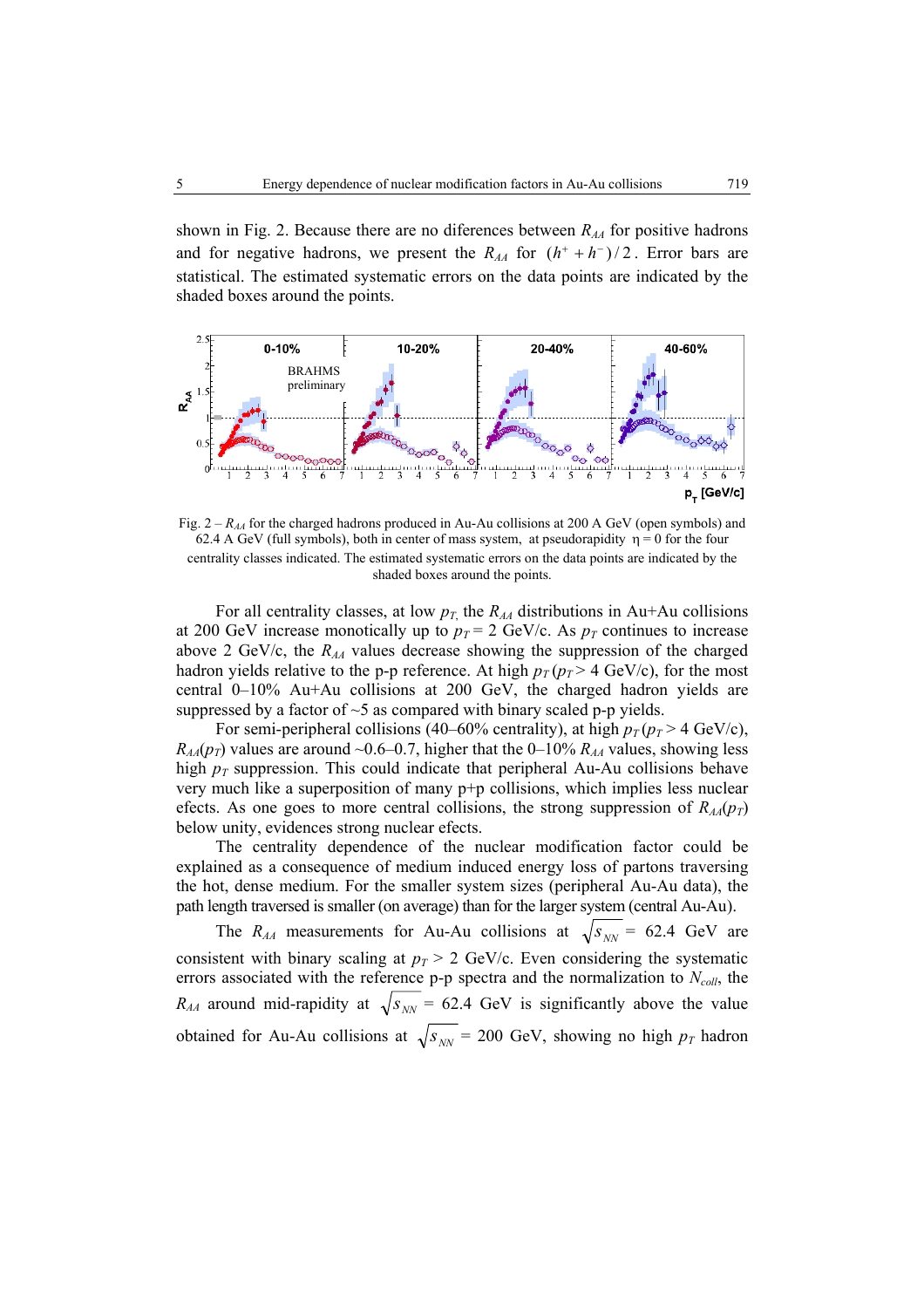suppression. For the intermediate  $p_T$  region, jet-quenching compensates Cronin enhancement.



Fig. 3–  $R_{CP}$  for charged hadrons,  $(h^+ + h^-)/2$ , produced in Au+Au collisions at 200 A GeV (left panel) and 62.4 A GeV (right panel), both in center of mass system, at mid-rapidity ( $\eta = 0$ ) as a function of transverse momentum. The systematic uncertainties are shown as the shaded boxes around the data points.

In order to remove the systematic error introduced by the comparison from the measurements of nucleus-nucleus and  $p-p$  collisions, we analyze the  $R_{CP}$  ratio, defined by formula (2).

Figure 3 shows the central-to-peripheral,  $R_{CP}$ , for Au+Au collisions at  $\sqrt{s_{NN}}$  = 200 GeV (left panel) and  $\sqrt{s_{NN}}$  = 62.4 GeV (right panel) as a function of transverse momentum for  $\eta = 0$ . For  $p_T > 3-4$  GeV/c, the  $R_{CP}$  values are between 0.3 and 0.4, showing that in 0–10% most central  $\sqrt{s_{NN}}$  = 200 GeV Au+Au collisions, the charged hadron yields are strongly suppressed as compared to semiperipheral (40–60%) Au+Au collisions, when scaled with the number of binary collisions. The  $R_{CP}$  for  $\sqrt{s_{NN}}$  = 62.4 GeV collisions exhibit similar values and is similar to the ratios that have been measured for  $\sqrt{s_{NN}}$  = 200 GeV collisions. Assuming same initial state effects in peripheral and central Au+Au collisions, *R<sub>CP</sub>* contains information only about final state effects, whereas  $R_{AA}$  ratios sample both initial and final state effects.

### **4. CONCLUSIONS**

In summary, we have measured the transverse momentum spectra of unidentified charged hadrons in Au+Au collisions at  $\sqrt{s_{NN}}$  = 200 GeV and  $\sqrt{s_{NN}}$  = 62.4 GeV. The results show that there is a strong, centrality dependent